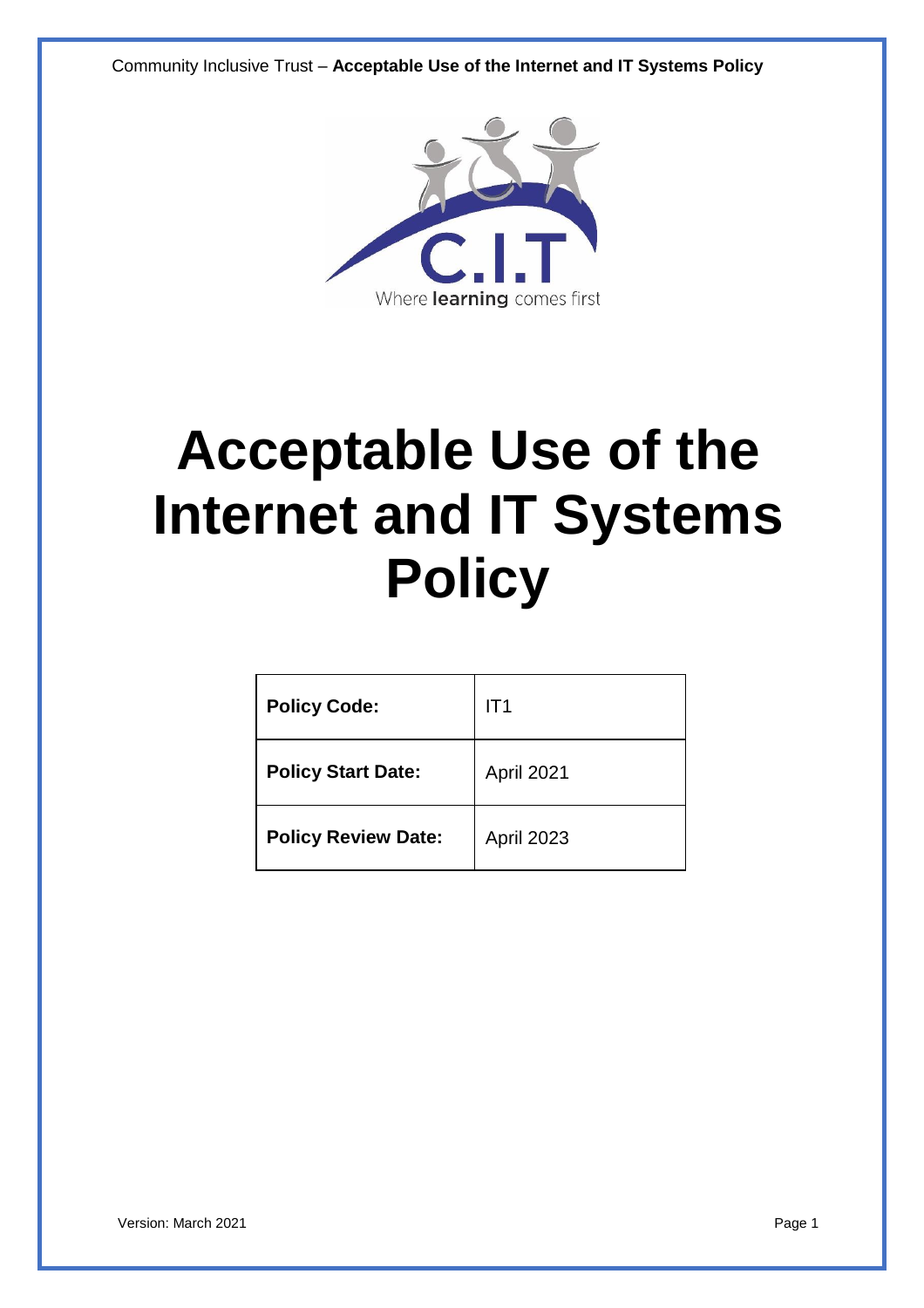#### **Statement of intent**

Whilst our Trust promotes the use of technology and understands the positive effects it can have on enhancing pupils' learning and community engagement, we must also ensure that technology is used appropriately. Any misuse of technology will not be taken lightly and will be reported to the relevant headteacher or Trust IT Lead in order for any necessary further action to be taken.

This Acceptable Use of the Internet and IT Systems Policy is also designed to outline staff responsibilities when using technology, whether this is via personal devices or school/Trust devices, or on/off the Trust's premises, and applies to all staff, volunteers, contractors and visitors.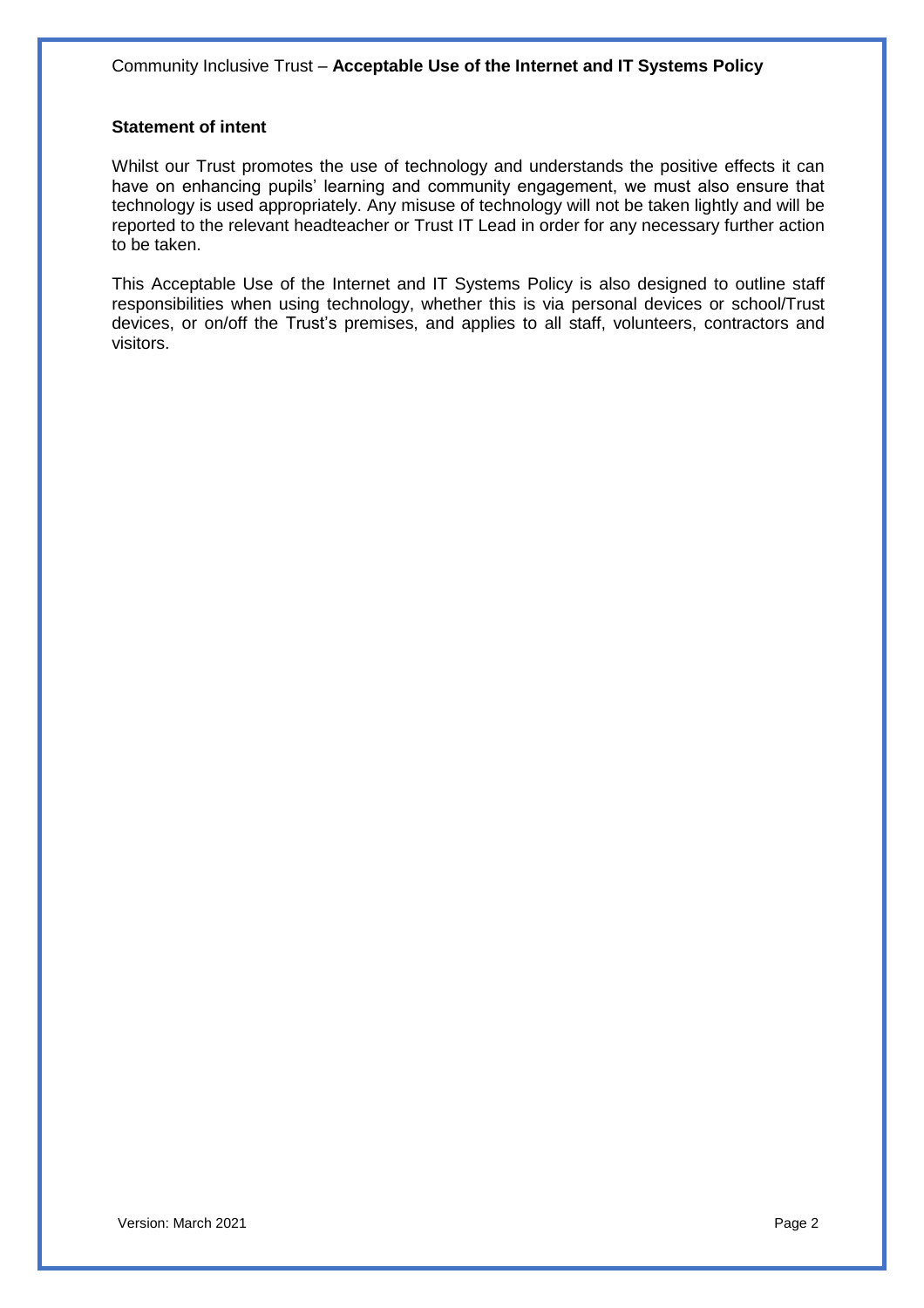# **1. Introduction**

- 1.1 This policy applies to all employees, volunteers, supply staff and contractors using CIT ICT facilities.
- 1.2 Pupils may also be required to sign the 'Technology acceptable use agreement' for their respective school (if age and ability appropriate). All pupils will complete e-safety lessons where the schools' acceptable use protocols will be explained in an age appropriate way.
- 1.3 The school Acceptable Use Policy is divided into the following three sections.
	- General Policy and Code of Practice;
	- Internet Policy and Code of Practice;
	- Email Policy and Code of Practice.
- 1.4 This policy should be read in conjunction with the Trust's Data Protection Policy and Privacy Notices.

# **2. General Policy and Code of Practice**

- 2.1 The Trust has well-developed and advanced ICT systems, which it intends for you to benefit from.
- 2.2 This policy sets out the rules that you must comply with to ensure that the system works effectively for everyone.

# **Privacy**

- 2.3 The 'UK GDPR' and Data Protection Act 2018 require all personal and special category data to be processed with the utmost credibility, integrity and accuracy. This applies to all data the Trust stores on its network regarding staff, pupils and other natural persons it deals with whilst carrying out its functions.
- 2.4 The Trust will only process data in line with its lawful basis to uphold the rights of both pupils and staff and other third parties.
- 2.5 In order to protect pupils' safety and wellbeing, and to protect the Trust from any third party claims or legal action against it, the Trust may view any data, information or material on the its ICT systems (whether contained in an email, on the network, notebooks or laptops) and in certain circumstances, disclose that data, information or material to third parties, such as the Police or Social Services. The Trust's privacy notice details the lawful basis under which the Trust is lawfully allowed to do so.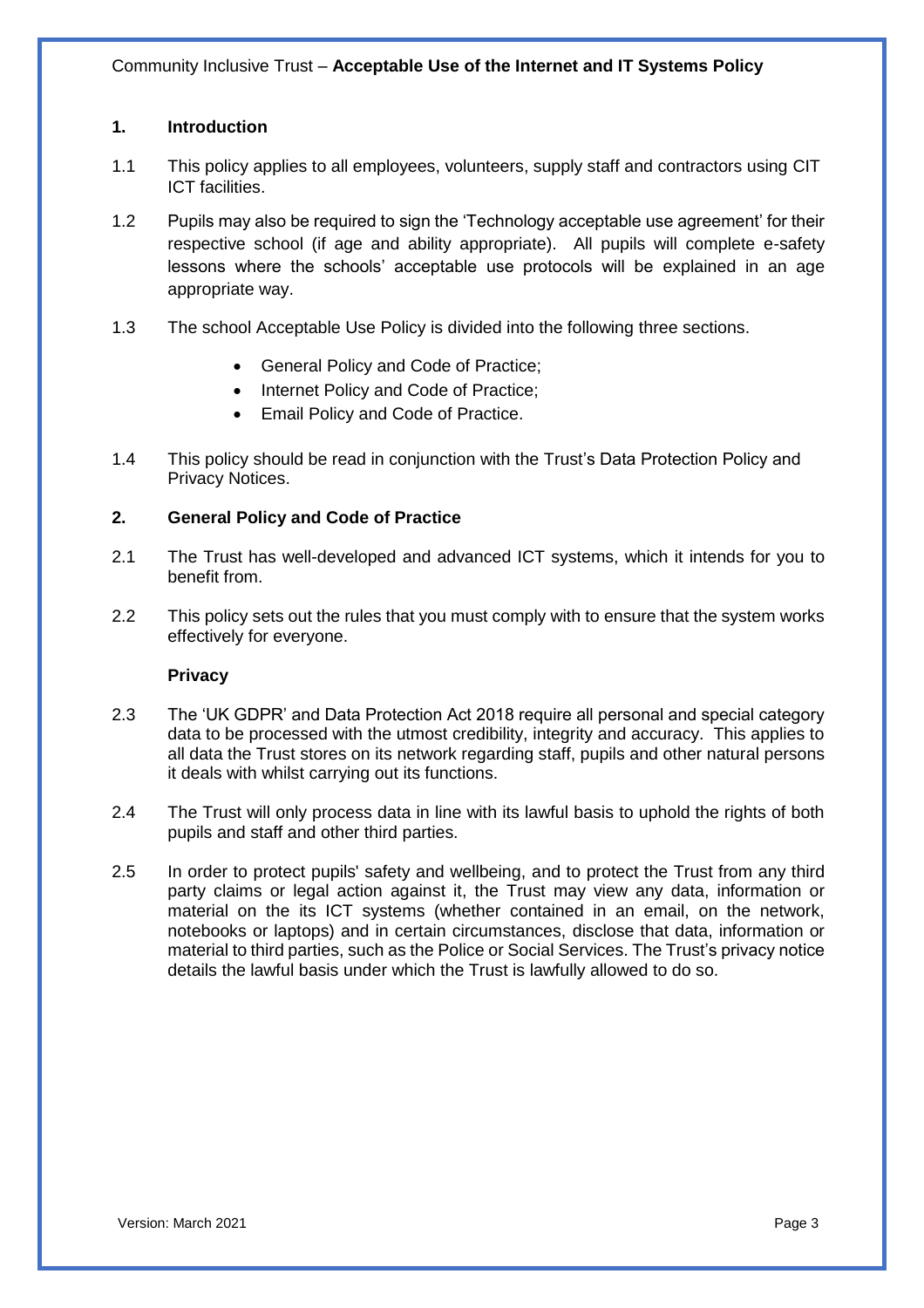# **Code of Practice**

| The Trust's philosophy                                                                                                                                                                  | In using ICT, you will follow the Trust's ethos and consider the work<br>and feelings of others. You must not use the system in a way that<br>might cause annoyance or loss of service to other users.                                                                                                    |
|-----------------------------------------------------------------------------------------------------------------------------------------------------------------------------------------|-----------------------------------------------------------------------------------------------------------------------------------------------------------------------------------------------------------------------------------------------------------------------------------------------------------|
| The network is available during term time. Out of term time the<br>network will be subject to maintenance downtime and so may not be<br>Times of access<br>available for brief periods. |                                                                                                                                                                                                                                                                                                           |
|                                                                                                                                                                                         | You will be given your own user ID and password. You must keep<br>these private and not tell or show anyone what they are.                                                                                                                                                                                |
|                                                                                                                                                                                         | Your password must be changed from the default password when<br>the account was set up.                                                                                                                                                                                                                   |
|                                                                                                                                                                                         | If you forget or accidentally disclose your password to anyone else,<br>you must report it immediately to a member of the IT support staff,<br>for example the Lead IT at a the school or Ark IT Engineer.                                                                                                |
| User ID and password and<br>logging on                                                                                                                                                  | You must not use another person's account or allow another person<br>to use your account. The facilities are allocated to you on a personal<br>basis and you are responsible for the use of the machine when you<br>are logged on.                                                                        |
|                                                                                                                                                                                         | Use of the Trust's facilities by a third party using your user name or<br>password will be attributable to you, and you will be held<br>accountable for the misuse.                                                                                                                                       |
|                                                                                                                                                                                         | You must not log on to more than one computer at the same time.                                                                                                                                                                                                                                           |
| Printing                                                                                                                                                                                | The Trust may wish to check that expensive resources are being<br>used efficiently and the member of staff may suggest other<br>strategies to you to save on resources.                                                                                                                                   |
| Logging off                                                                                                                                                                             | You must log off from the computer you are using at the end of each<br>of your sessions and wait for the standard login screen to reappear<br>before leaving. Staff should operate a clear screen, clear desk<br>approach and not leave anything confidential on their screen or desk<br>when they leave. |
| Access to information not<br>normally available                                                                                                                                         | You must not use the system or the Internet to find or use facilities<br>or flaws in the system that might give access to information or areas<br>of the network not normally available.                                                                                                                  |
|                                                                                                                                                                                         | You must not attempt to install software to explore or harm the<br>system. Use of hacking tools, e.g. 'loggers', 'sniffers' or 'evidence<br>elimination software', is expressly forbidden.                                                                                                                |
| Connections to the system                                                                                                                                                               | You must not connect any hardware which may be detrimental to<br>the Trust's networks.                                                                                                                                                                                                                    |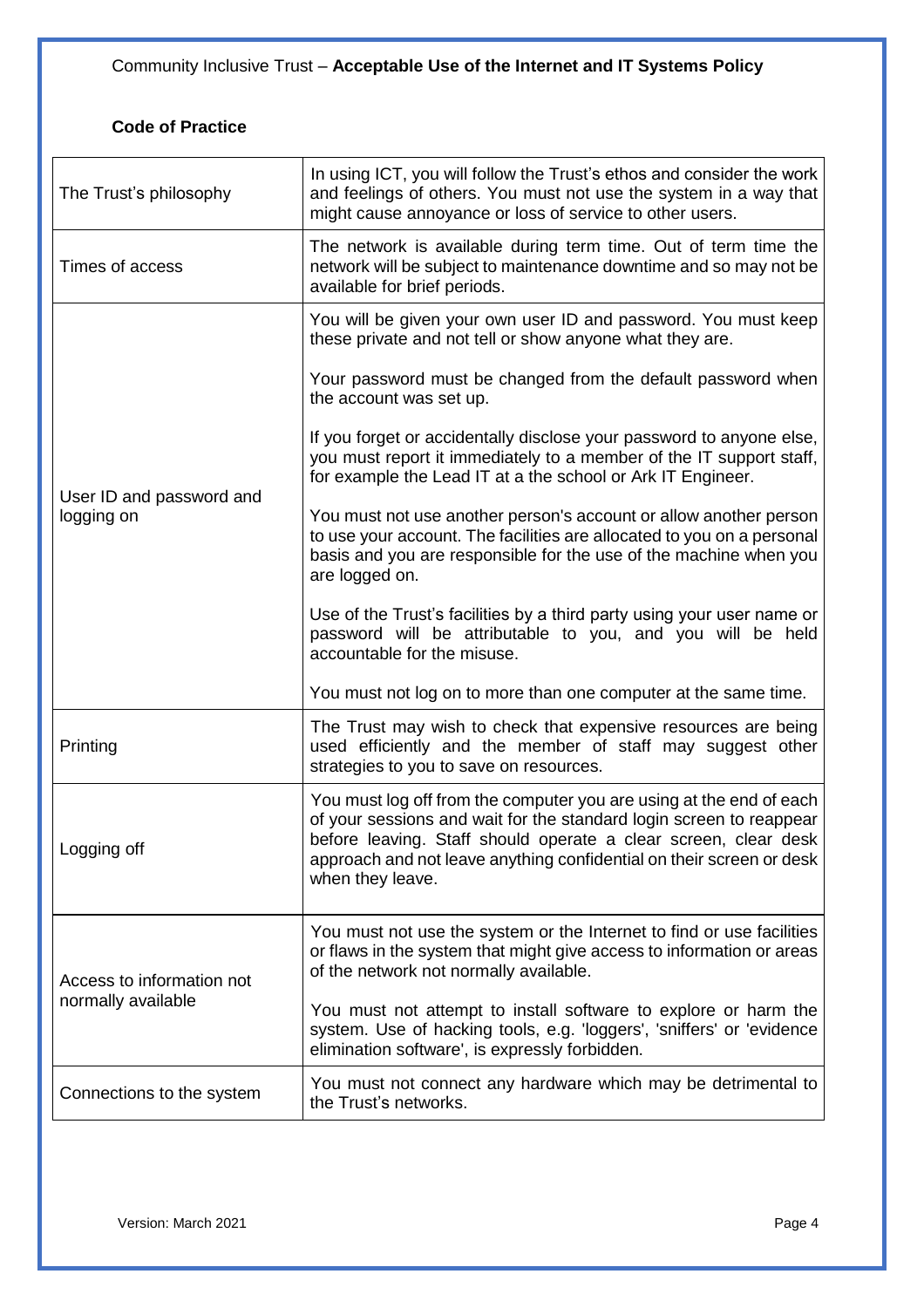| Connections to the computer                 | You should use the keyboard, mouse and any headphones<br>provided. You must not adjust or alter any settings or switches<br>without first obtaining the written permission of a member of the ICT<br>staff.<br>You must never attempt to use any of the connectors on the back of<br>any desktop computer.<br>USB memory sticks have been disabled as a security measure as<br>are other portable storage media. |
|---------------------------------------------|------------------------------------------------------------------------------------------------------------------------------------------------------------------------------------------------------------------------------------------------------------------------------------------------------------------------------------------------------------------------------------------------------------------|
|                                             | You are not permitted to connect anything else to the computer<br>without first getting the permission of a member of the ICT staff.                                                                                                                                                                                                                                                                             |
| <b>Virus</b>                                | If you suspect that your computer has a virus, you must report it to<br>a member of the ICT staff immediately.                                                                                                                                                                                                                                                                                                   |
| Installation of software, files or<br>media | You must not install or attempt to install software of any kind to<br>network drives or local hard drives of networked desktop computers.                                                                                                                                                                                                                                                                        |
|                                             | You must not alter or re-configure software on any part of the Trust's<br>system.                                                                                                                                                                                                                                                                                                                                |
| File space                                  | You must manage your own file space by deleting old data rigorously<br>and by deleting emails that you no longer require.                                                                                                                                                                                                                                                                                        |
|                                             | If you believe that you have a real need for additional space, please<br>discuss this with the Trust's IT Lead or relevant Ark engineer.                                                                                                                                                                                                                                                                         |
|                                             | You may transfer files to and from your network home directories<br>using the Cloud apps set up in Microsoft Office 365.                                                                                                                                                                                                                                                                                         |
| <b>Transferring files</b>                   | When transferring files to and from your network home directories,<br>you must not import or export any material unless the owner of that<br>material expressly permits you to do so.                                                                                                                                                                                                                            |
| Reporting faults and<br>malfunctions        | You must report any faults or malfunctions in writing to the ICT<br>support staff, including full details and all error messages, as soon<br>as possible.                                                                                                                                                                                                                                                        |
| Food and drink                              | You must not eat or drink, or bring food or drink, including sweets<br>and chewing gum, into the ICT rooms.                                                                                                                                                                                                                                                                                                      |
|                                             | You must always maintain a clean and quiet working environment.                                                                                                                                                                                                                                                                                                                                                  |
| Copying and plagiarising                    | You must not plagiarise or copy any material which does not belong<br>to you.                                                                                                                                                                                                                                                                                                                                    |
|                                             | All data across the Trust's network is backed up. Should you lose<br>any information please contact the IT staff immediately to recover<br>the information.                                                                                                                                                                                                                                                      |
| Copies of important work                    | Any data containing personal and special category data must not be<br>stored on general access drives. They should be stored in specific<br>folder that have the correct permissions set up on. This can be done<br>via the IT support staff.                                                                                                                                                                    |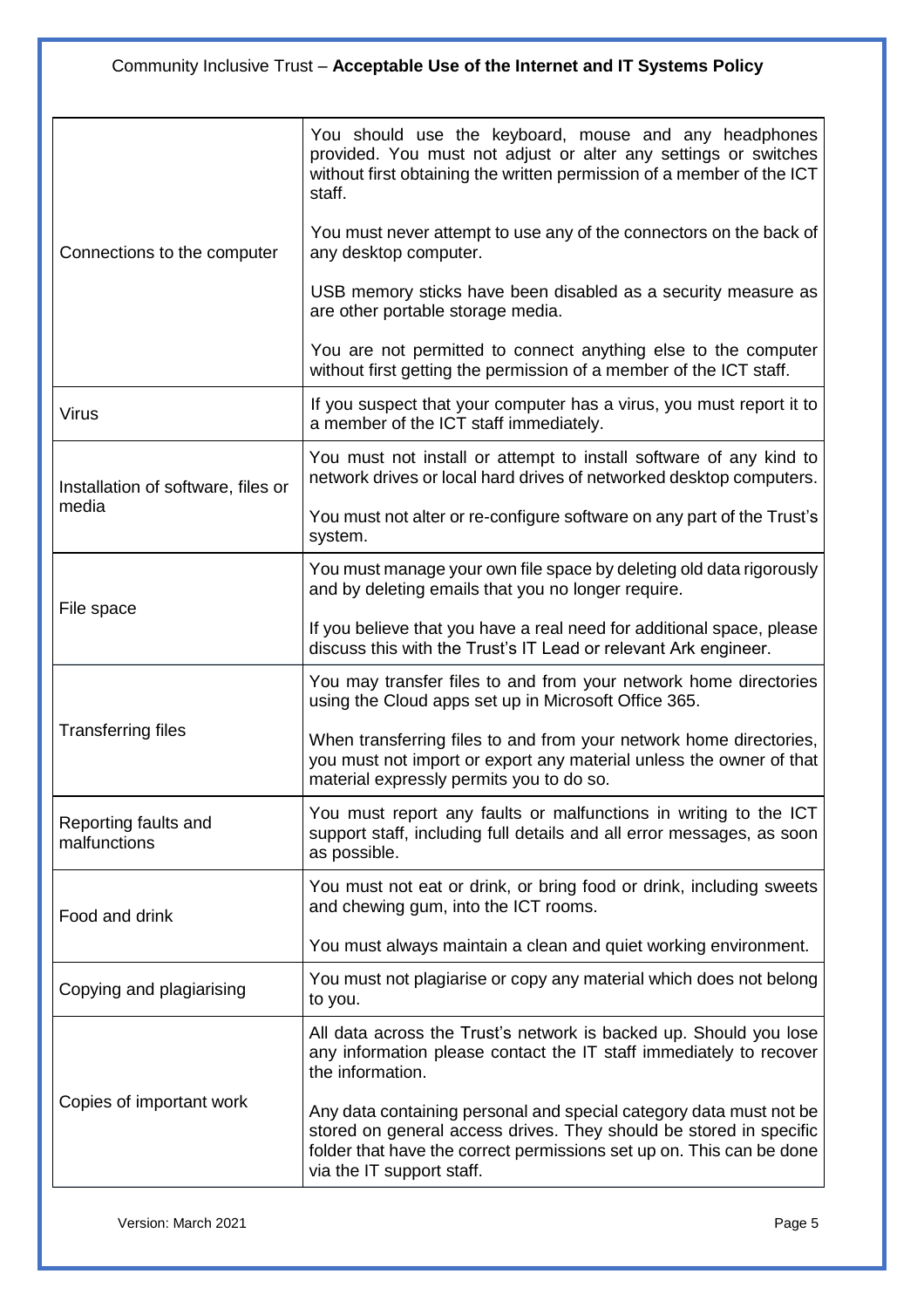#### **3. Internet Policy and Code of Practice**

- 3.1 The Trust can provide access to the Internet from desktop PCs via the computer network and through a variety of electronic devices connected wirelessly to the network.
- 3.2 Whenever accessing the Internet using the Trust's or personal equipment you must observe the Code of Practice below.
- 3.3 This Policy and Code of Practice are designed to reduce and control the risk of offences being committed, liabilities being incurred, staff or other pupils being offended and the school's facilities and information being damaged.
- 3.4 Any breach of this Policy and the Code of Practice will be treated extremely seriously, and it may result in disciplinary or legal action or expulsion.
- 3.5 The Trust may take steps, including legal action where appropriate, to recover from an individual any expenses or liabilities the school incurs because of the breach of this Policy and Code of Practice.

#### **Why is Internet access available?**

3.6 The Internet is a large and very useful source of information. Numerous websites and services, both official and unofficial, provide information or links to information which would be useful for educational purposes.

#### **Why is a Code of Practice necessary?**

There are four main issues:

- 1. Although the Internet is often described as 'free', there is a significant cost to the Trust for using it. This cost includes telephone line charges, subscription costs (which may depend on how much a service is used) and the computer hardware and software needed to support Internet access.
- 2. Although there is much useful information on the Internet, there is a great deal more material which is misleading or irrelevant. Using the Internet effectively requires training and self-discipline. Training is available on request from ICT staff.
- 3. Unfortunately, the Internet carries a great deal of unsuitable and offensive material. It is important for legal reasons, reasons of principle, and to protect the staff and pupils who access to the Internet, that it is properly managed. Accessing certain websites and services, and viewing, copying or changing certain material, could amount to a criminal offence and give rise to legal liabilities.
- 4. There is a danger of importing viruses on to the Trust's networks, or passing viruses to a third party, via material downloaded from or received via the Internet, or brought into the Trust and its schools on disks or other storage media.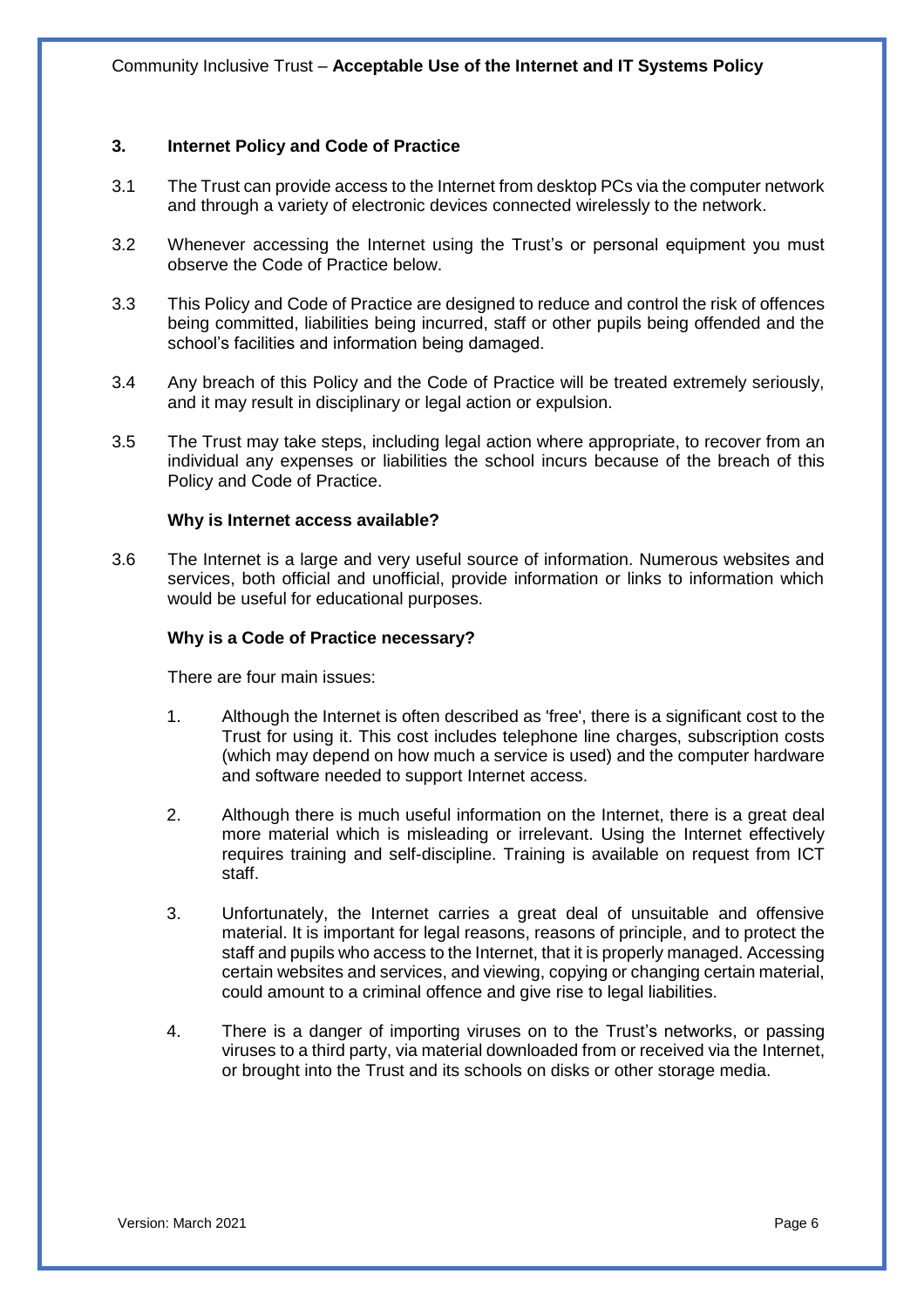# **Code of Practice**

| Use of the Internet                      | The school/Trust Internet should not normally be used for private or leisure<br>purposes; it is provided primarily for education or business use. You may use the<br>Internet for other purposes provided that:<br>Such use is occasional and reasonable;<br>Such use does not interfere in any way with your duties; and<br>٠<br>You always follow the Code of Practice.        |
|------------------------------------------|----------------------------------------------------------------------------------------------------------------------------------------------------------------------------------------------------------------------------------------------------------------------------------------------------------------------------------------------------------------------------------|
| Inappropriate<br>material                | You must not use the Internet to access any newsgroups, links, list-servers, web<br>pages or other areas of cyberspace that could be offensive because of<br>pornographic, indecent, racist, violent, illegal, illicit, or other inappropriate content.<br>"Inappropriate" in this context includes material which is unsuitable for viewing by<br>pupils.                       |
|                                          | You are responsible for rejecting any links to such material which may appear<br>inadvertently during research.                                                                                                                                                                                                                                                                  |
|                                          | All sites across CIT have strict Internet filtering in place, but it is impossible to filter<br>out every inappropriate website.                                                                                                                                                                                                                                                 |
|                                          | If you encounter any material which could be regarded as offensive you must leave<br>that website or service immediately and not make any copy of that material. If you<br>encounter any difficulty in leaving a website or service, you must inform the ICT<br>support staff immediately.                                                                                       |
| Misuse, abuse and<br>access restrictions | You must not misuse or abuse any website or service or attempt to bypass any<br>access controls or restrictions on any website or service.                                                                                                                                                                                                                                       |
| Monitoring                               | The Internet access system used by the school maintains a record which identifies<br>who uses the facilities and the use that you make of them.                                                                                                                                                                                                                                  |
|                                          | The information collected includes which website and services you visit, how long<br>you remain there and which material you view. This information will be analysed<br>and retained, and it may be used in disciplinary and legal proceedings.                                                                                                                                  |
| Giving out<br>information                | You must not give any information concerning the Trust, its schools, its pupils or<br>parents, or any member of staff when accessing any website or service. This<br>prohibition covers the giving of names of any of these people – the only exception<br>being the use of the Trust or school's name and your name when accessing a<br>service which the school subscribes to. |
|                                          | You should take care with who you correspond with.                                                                                                                                                                                                                                                                                                                               |
| Personal safety                          | You should not disclose where you are or arrange meetings with strangers you<br>have got in contact with over the Internet.                                                                                                                                                                                                                                                      |
| Hardware and<br>software                 | You must not make any changes to any of the Trust's hardware or software. This<br>prohibition also covers changes to any of the browser settings.                                                                                                                                                                                                                                |
|                                          | The settings put in place by the Trust/school are an important part of the Trust's<br>security arrangements and making any changes, however innocuous they might<br>seem, could allow hackers and computer viruses to access or damage systems.                                                                                                                                  |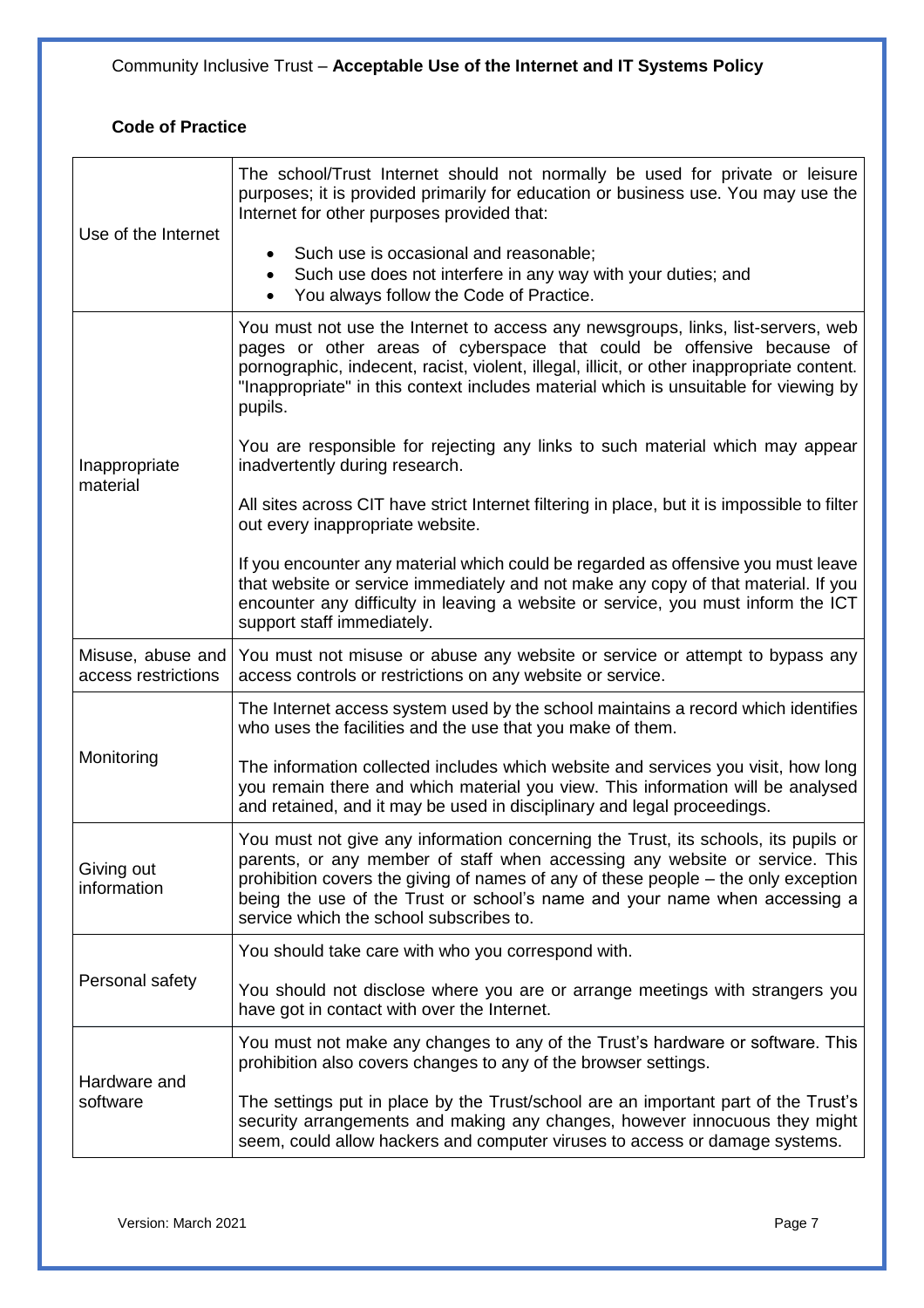| Copyright | You should assume that all material on the Internet is protected by copyright and<br>must be treated appropriately and in accordance with the owner's rights. |
|-----------|---------------------------------------------------------------------------------------------------------------------------------------------------------------|
|           | You must not copy, download or plagiarise material on the Internet unless the<br>owner of the website expressly permits you to do so.                         |

#### **4. E-mail Policy and Code of Practice**

- 4.1 The school's computer system enables members of the Trust/schools to communicate by email with any individual or organisation with email facilities throughout the world.
- 4.2 For the reason outlined above, it is essential that a written policy and Code of Practice exists, which sets out the rules and principles for use of email by all.
- 4.3 Any breach of this policy and Code of Practice will be treated seriously and it may result in disciplinary or legal action or expulsion.
- 4.4 The school may take steps, including legal action where appropriate, to recover from an individual any expenses or liabilities the school incurs because of the breach of this policy and Code of Practice.

# **Code of Practice**

|                                                    | You should only use the Trust's email system for work related emails.                                                                                                                                                                                                              |
|----------------------------------------------------|------------------------------------------------------------------------------------------------------------------------------------------------------------------------------------------------------------------------------------------------------------------------------------|
| Purpose                                            | You are only permitted to send a reasonable number of emails.                                                                                                                                                                                                                      |
| Monitoring                                         | Copies of all incoming and outgoing emails, together with details of their duration and<br>destinations are stored centrally (in electronic form).                                                                                                                                 |
|                                                    | The Headteacher, Trust senior staff and technical staff are entitled to have read-only<br>access to your emails.                                                                                                                                                                   |
| Security                                           | As with anything else sent over the Internet, emails are not completely secure. There<br>is no proof of receipt, emails can be 'lost', they can suffer from computer failure and<br>a determined 'hacker' could intercept, read and possibly alter the contents.                   |
|                                                    | As with other methods of written communication, you must make a judgment about<br>the potential damage if the communication is lost or intercepted. Never send bank<br>account information, including passwords, by email.                                                         |
|                                                    | CIT does operate an Encryption system if emails of a sensitive nature do need to be<br>sent out. The IT staff can help with this.                                                                                                                                                  |
| Program files<br>and non-<br>business<br>documents | You must not introduce program files or non-business documents from external<br>sources on to the Trust's networks.                                                                                                                                                                |
|                                                    | This might happen by opening an email attachment or by downloading a file from a<br>website. Although virus detection software is installed, it can never be guaranteed<br>100 percent successful, so introducing nonessential software is an unacceptable risk<br>for the school. |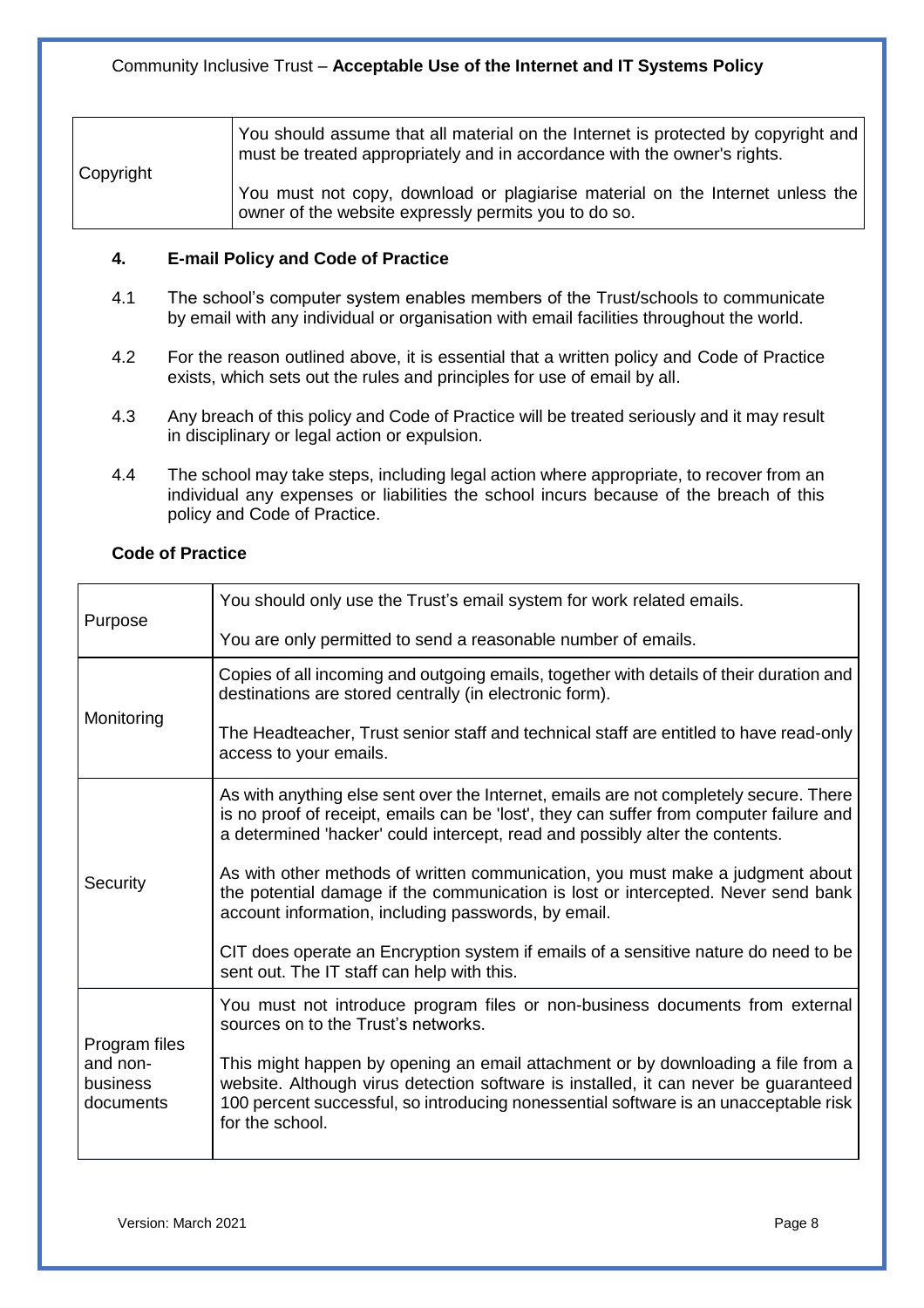|                                           | If you have any reason for suspecting that a virus may have entered the<br>Trust/school's system, you must contact the ICT support staff immediately.                                                                                                                                                                                                                                                                                                                                                                                                                                                                                                                                                                                                                                                                                                                                                                                                                                                                                                                                                                                                                                                                                                                                                                                                                                                                                |
|-------------------------------------------|--------------------------------------------------------------------------------------------------------------------------------------------------------------------------------------------------------------------------------------------------------------------------------------------------------------------------------------------------------------------------------------------------------------------------------------------------------------------------------------------------------------------------------------------------------------------------------------------------------------------------------------------------------------------------------------------------------------------------------------------------------------------------------------------------------------------------------------------------------------------------------------------------------------------------------------------------------------------------------------------------------------------------------------------------------------------------------------------------------------------------------------------------------------------------------------------------------------------------------------------------------------------------------------------------------------------------------------------------------------------------------------------------------------------------------------|
| Quality                                   | Emails constitute records of the Trust/school and are subject to the same rules, care<br>and checks as other written communications sent by the school.<br>Emails will be checked under the same scrutiny as other written communications.<br>Staff members should consider the following when sending emails:<br>Whether it is appropriate for material to be sent to third parties;<br>$\bullet$<br>The emails sent and received may have to be disclosed in legal proceedings;<br>$\bullet$<br>The emails sent and received maybe have to be disclosed as part of fulfilling<br>$\bullet$<br>an SAR;<br>Whether any authorisation is required before sending;<br>$\bullet$<br>Printed copies of emails should be retained in the same way as other<br>$\bullet$<br>correspondence, e.g. letter;<br>The confidentiality between sender and recipient;<br>$\bullet$<br>Transmitting the work of other people, without their permission, may infringe<br>$\bullet$<br>copyright laws;<br>The sending and storing messages or attachments containing statements<br>which could be construed as abusive, libelous, harassment may result in<br>disciplinary or legal action being taken;<br>Sending or storing messages or attachments containing statements which<br>$\bullet$<br>could be construed as improper, abusive, harassing the recipient, libelous,<br>malicious, threatening or contravening discrimination legislation or |
| Inappropriate<br>emails or<br>attachments | detrimental to the is a disciplinary offence and may also be a legal offence.<br>You must not use email to access or send offensive material, chain messages or list-<br>servers or for the purposes of bullying or plagiarising work.<br>You must not send personal or inappropriate information by email about yourself,<br>other members of staff, pupils or other members of the school community.<br>If you receive any inappropriate emails or attachments you must report them to<br>technical staff.                                                                                                                                                                                                                                                                                                                                                                                                                                                                                                                                                                                                                                                                                                                                                                                                                                                                                                                         |
| <b>Viruses</b>                            | If you suspect that an email has a virus attached to it, you must inform the technical<br>staff immediately.                                                                                                                                                                                                                                                                                                                                                                                                                                                                                                                                                                                                                                                                                                                                                                                                                                                                                                                                                                                                                                                                                                                                                                                                                                                                                                                         |
| Spam                                      | You must not send spam (sending the same message to multiple email addresses)<br>without the permission of senior staff.                                                                                                                                                                                                                                                                                                                                                                                                                                                                                                                                                                                                                                                                                                                                                                                                                                                                                                                                                                                                                                                                                                                                                                                                                                                                                                             |
| Storage                                   | Old emails may be deleted from the Trust/school's server after 12 months.<br>You are advised to regularly delete material you no longer require and to archive<br>material that you wish to keep.                                                                                                                                                                                                                                                                                                                                                                                                                                                                                                                                                                                                                                                                                                                                                                                                                                                                                                                                                                                                                                                                                                                                                                                                                                    |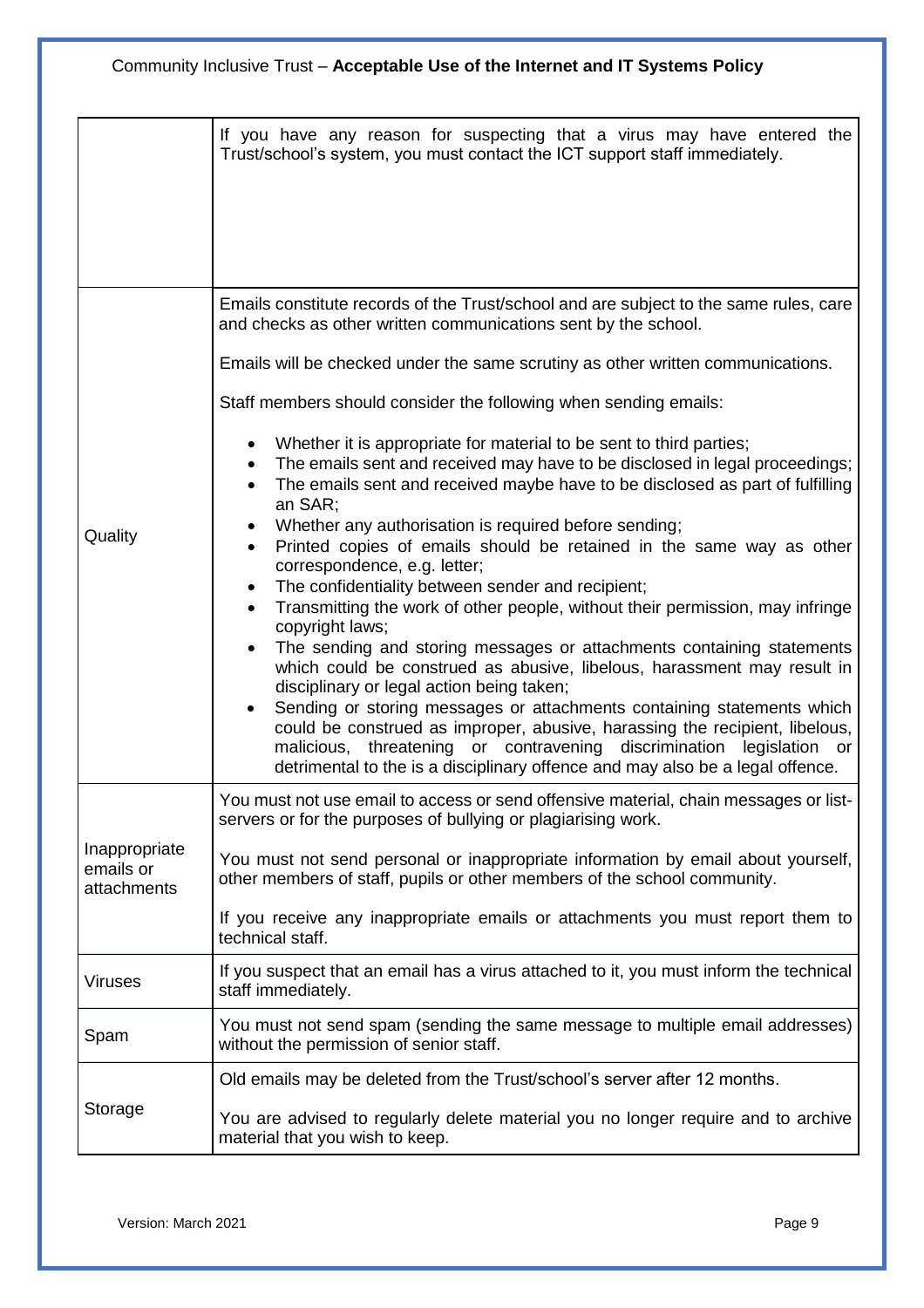# Community Inclusive Trust – **Acceptable Use of the Internet and IT Systems Policy**

| Message size           | Staff are limited to sending messages with attachments which are up to 2Mb in size.<br>If you wish to distribute files within the Trust/school, you can do so by using shared<br>areas.                                     |
|------------------------|-----------------------------------------------------------------------------------------------------------------------------------------------------------------------------------------------------------------------------|
| Confidential<br>Emails | You must ensure that confidential emails are always suitably protected. If working at<br>home or remotely, you should be aware of the potential for an unauthorised third<br>party to be privy to the content of the email. |
|                        | Confidential emails should be deleted when no longer required.                                                                                                                                                              |

# **5. E-mail policy – advice to staff**

- 5.1 Staff should remind themselves of the ICT Acceptable Use Policy which relates to the monitoring, security and quality of emails. In addition, staff should be guided by the following good practice:
	- Staff should check their emails daily and respond, as appropriate, within a reasonable period if the email is directly addressed to them;
	- Staff should avoid spam, as outlined in this policy;
	- Staff should avoid using the email system as a message board and thus avoid sending trivial global messages;
	- Whilst accepting the convenience of the staff distribution list, staff should try to restrict its use to important or urgent matters;
	- Whilst accepting the convenience of the staff distribution list, staff should try to restrict its use to important or urgent matters;
	- Staff should send emails to the minimum number of recipients;
	- Staff are advised to create their own distribution lists, as convenient and appropriate;
	- Staff should always include a subject line;
	- Staff are advised to keep old emails for the minimum time necessary.

#### **6. Further guidance**

- Remember emails remain a written record and can be forwarded to others or printed for formal use;
- As a rule of thumb, staff should be well advised to only write what they would say face to face and should avoid the temptation to respond to an incident or message by email in an uncharacteristic and potentially aggressive fashion;
- Remember, "tone" can be misinterpreted on the printed page and once it is sent it could end up in the public domain forever. Email lacks the other cues and clues that convey the sense in which what you say is to be taken, and you can easily convey the wrong impression;
- Remember that sending emails from your school account is similar to sending a letter on school letterhead, so don't say anything that might bring discredit or embarrassment to yourself or the school;
- Linked with this and given the popularity and simplicity for recording both visual and audio material, staff are advised to remember the possibility of being recorded in all that they say or do.

For further information or to clarify any of the points raised in this policy please speak to the Lead IT/DPO.